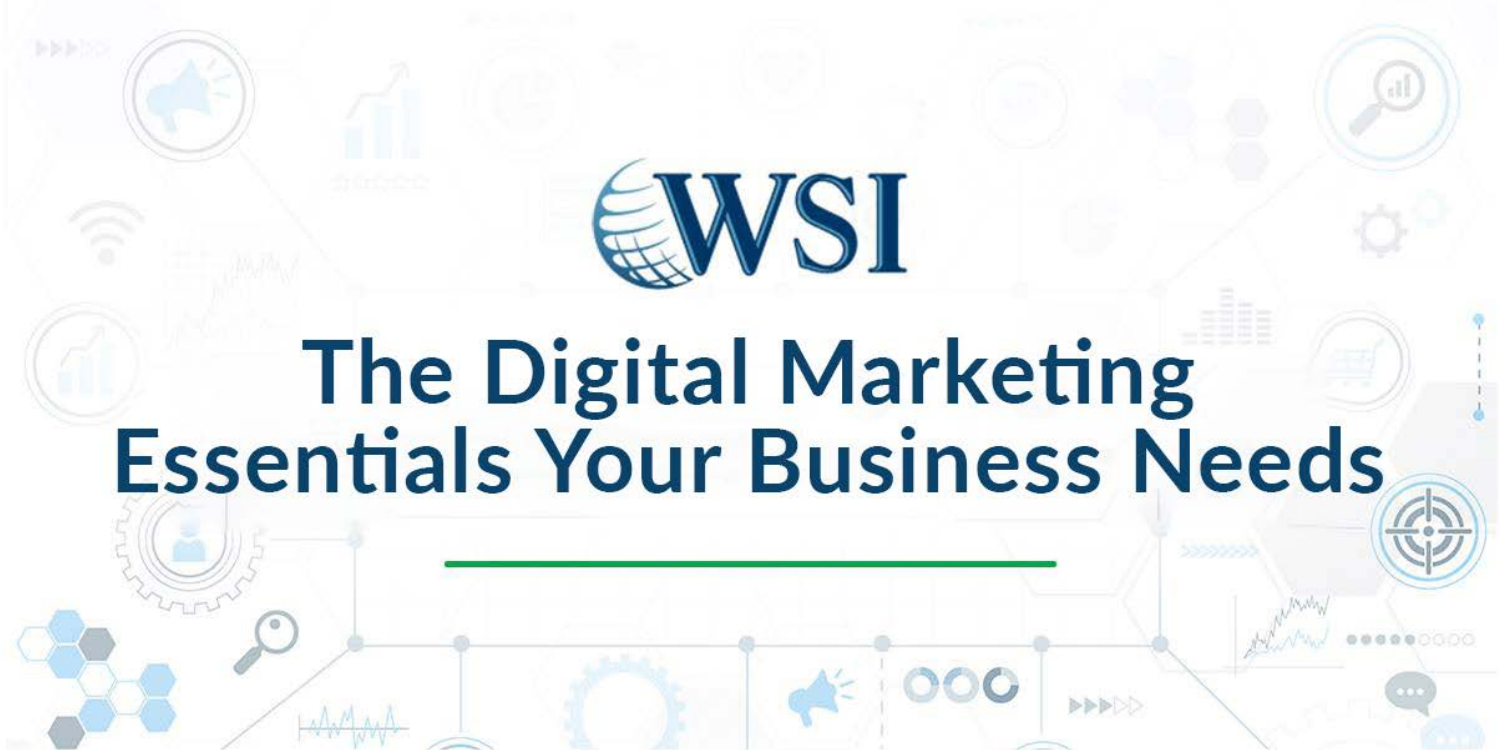

## **TABLE OF CONTENTS**

**What Is Digital Marketing?** 

**Is Digital Marketing Only For Sales?** 

**What Social Media Platforms Should I Use?** 

**What Is Inbound Marketing?** 

**Which Is Better - SEO Or Paid Advertising?** 

**Should I Have A Blog?** 

| Page 04            | <b>Is Email Marketing Still Effective?</b>                             | Page 10 |
|--------------------|------------------------------------------------------------------------|---------|
| Page 05            | <b>What Is The Best Way To Get An Email</b><br><b>Subscriber List?</b> | Page 11 |
| Page 06<br>Page 07 | <b>How Should I Get Started With Content</b><br><b>Marketing?</b>      | Page 12 |
| Page 08            | <b>How Do You Measure The Success Of</b><br><b>Digital Marketing?</b>  | Page 13 |
| <b>Page</b><br>09  | <b>Which Metrics Are The Most Important?</b>                           | Page    |

#### **An Email**

#### **H** Content

#### **CCESS Of**

#### **Important?** [Page 14](#page-13-0)

#### **Is Email Control Excess [Page 10](#page-9-0)**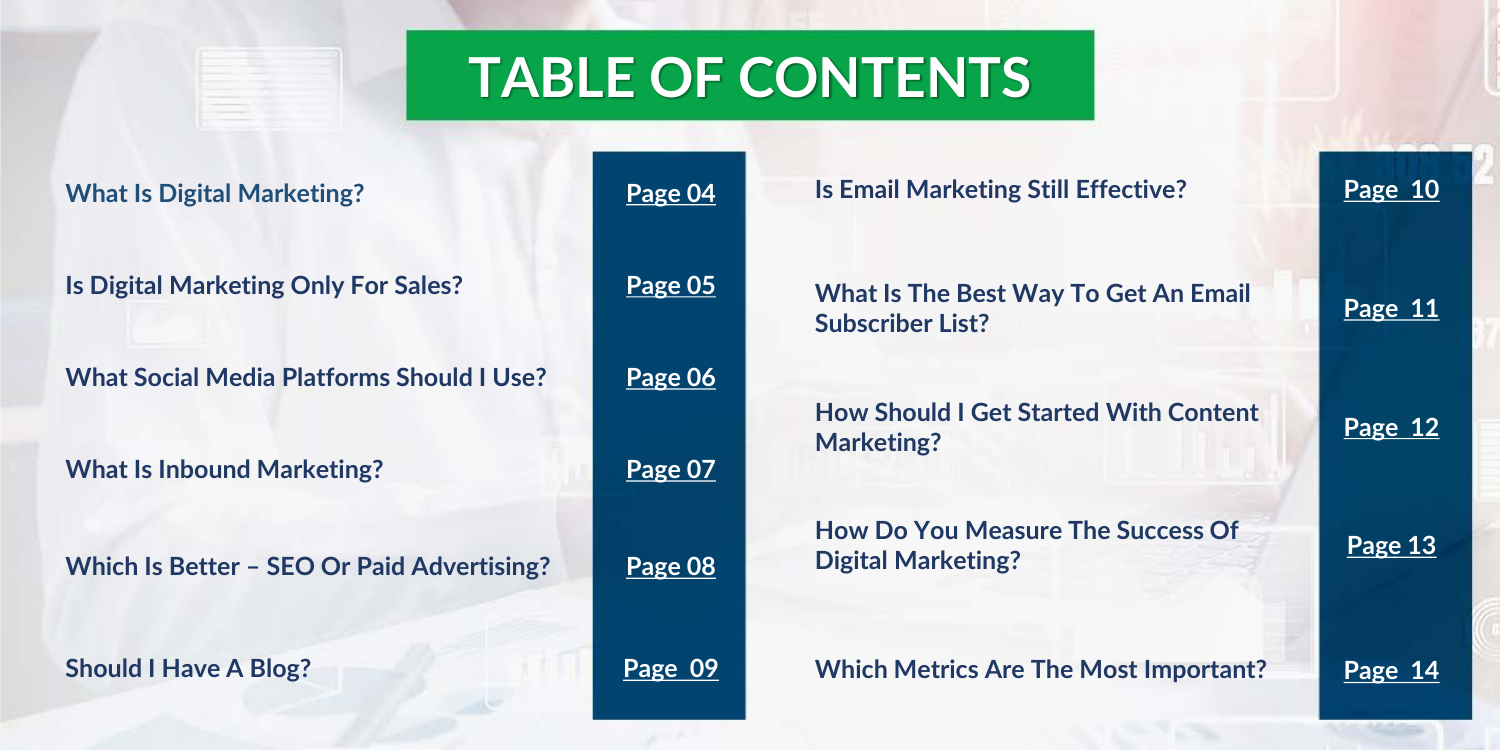## **The Digital Marketing Essentials Your Business Needs**

Over 50% of Canadians spend at least 3 to 4 hours online each day. Digital marketing is how you get your brand highly visible on the Internet and make a positive impression on the right audience. To leverage the power of digital marketing, it's imperative to understand the basics. The right online strategy can take your business to the next level by increasing traffic and leads via your website and other digital assets. Internet marketing is no longer just a shiny new trend. It's a proven method of driving sales and engagement with your audience to build your brand.

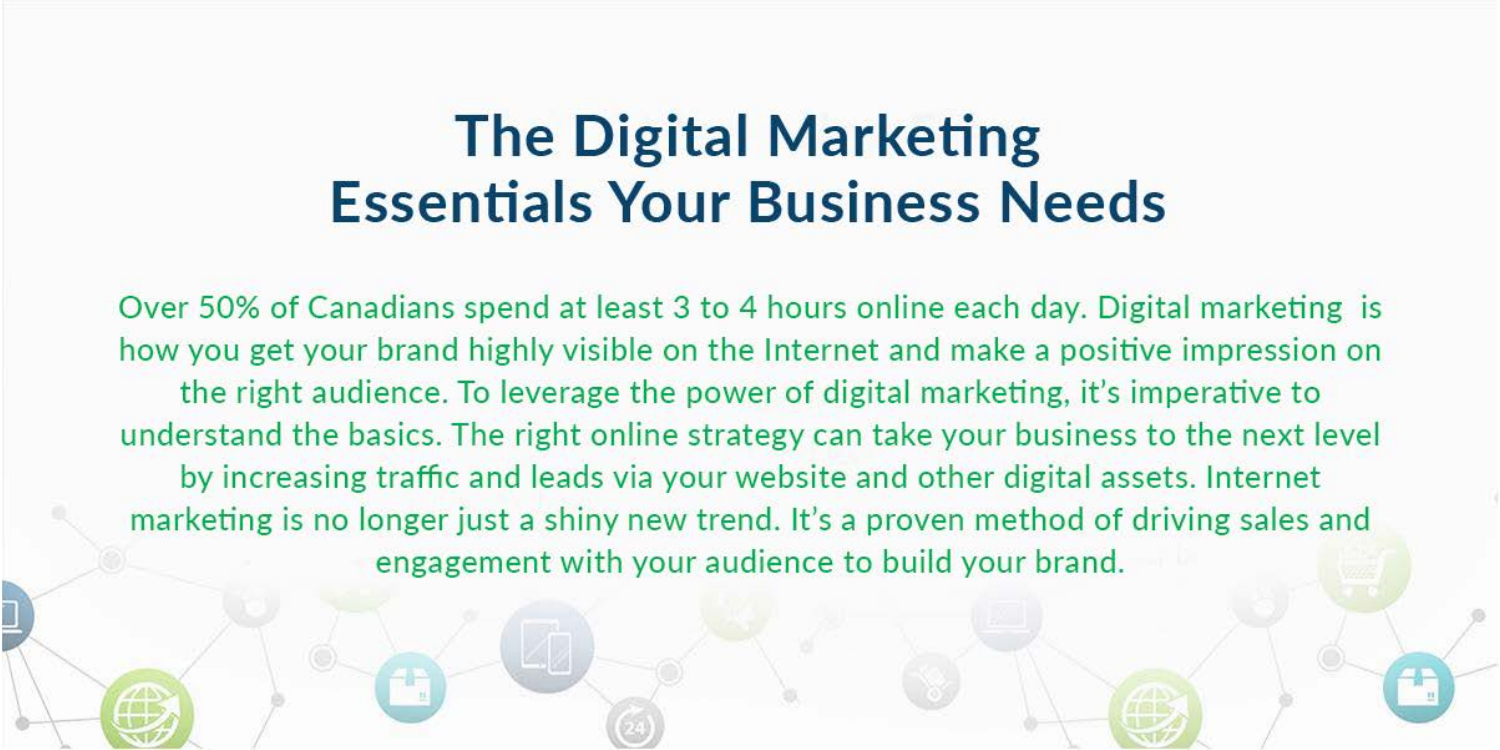<span id="page-3-0"></span>

## **What Is Digital Marketing?**

- Digital marketing encompasses many different
	-
- various techniques have in common is that the
- marketing is through electronic media. Social
- media posts, blogs, email, and SEO are just a few
	-
	-

types of marketing. The one thing that the forms of digital marketing. It's your online presence and how your brand connects to your audience.

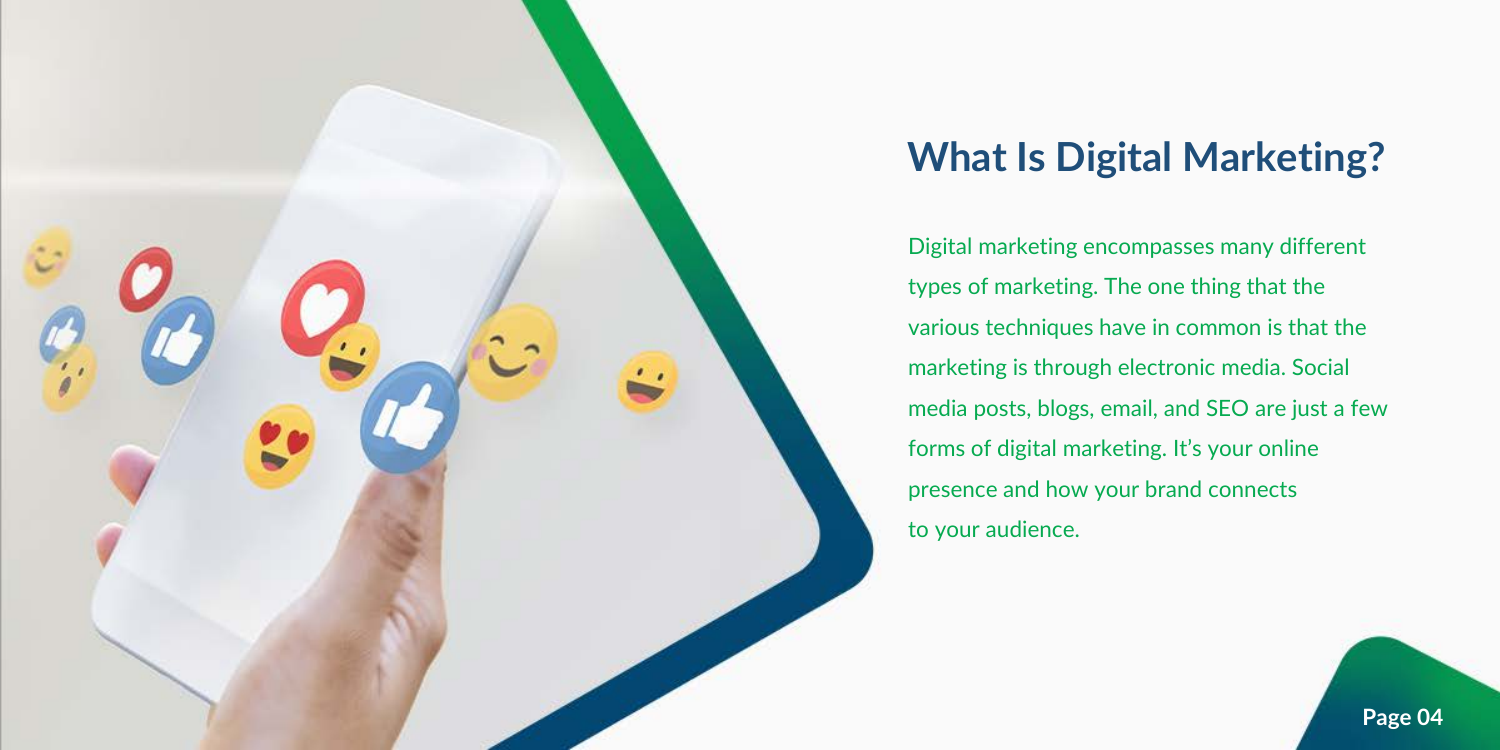#### <span id="page-4-0"></span>**Is Digital Marketing Only For Sales?**

There's a common misconception that digital advertising should directly lead to sales. Digital marketing is advertising, in a sense, but it's not just about selling products. Some digital marketing campaigns help you grow your email list.

You may use digital marketing to generate leads or build your brand. You can use digital marketing tools and techniques to establish authority and industry leadership. Don't be under the wrong impression that it's all about sales because you won't tap into its full potential.

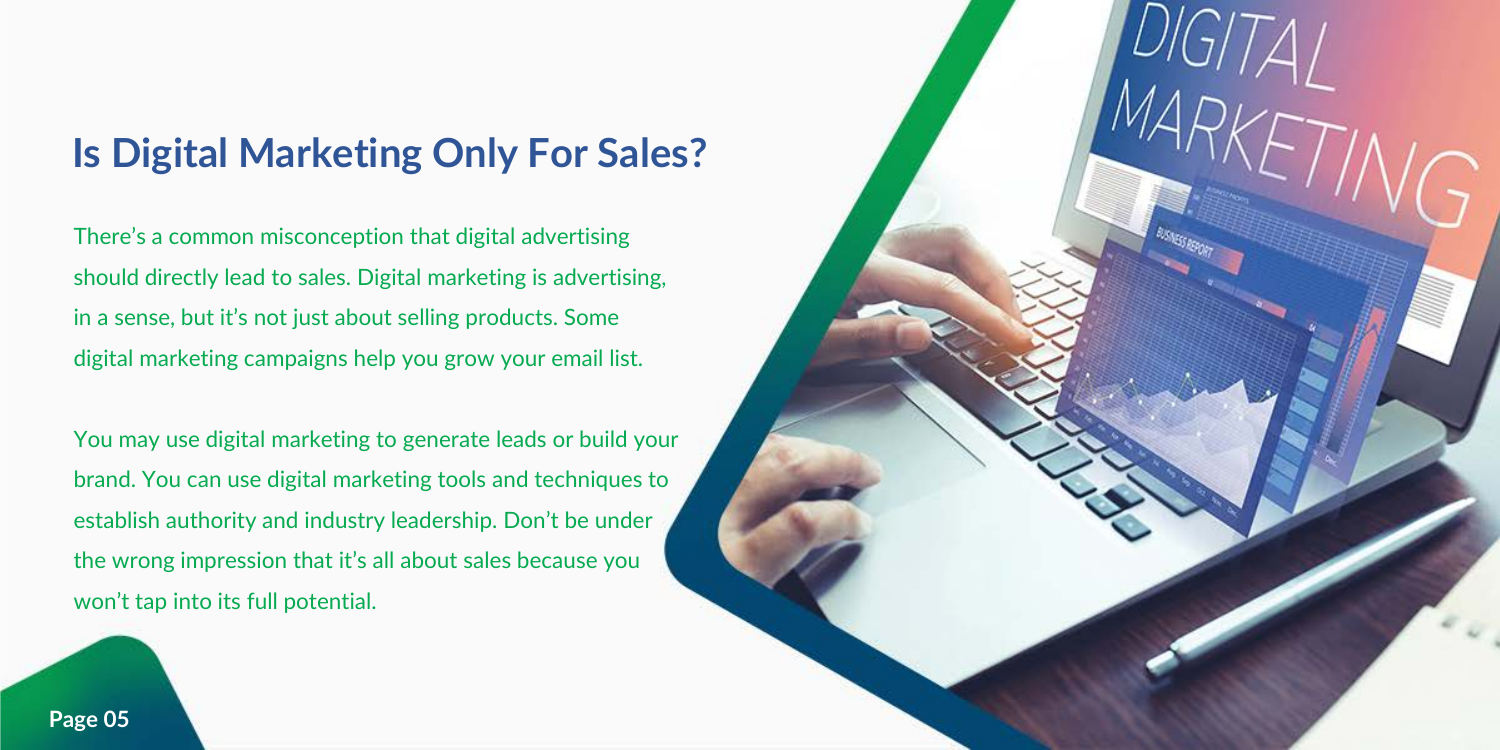<span id="page-5-0"></span>

## **What Social Media Platforms Should I Use?**

Social media is one of the best ways to reach an audience through digital marketing. To find the right platforms to grow your business, you need to know your buyer and where they "hang out". TikTok might be the best channel if your product is geared toward the younger crowd, but if you want to reach older adults, you might do better using Facebook. Our digital marketing company in Ottawa can help you find the social media platform that fits your customer's demographics.

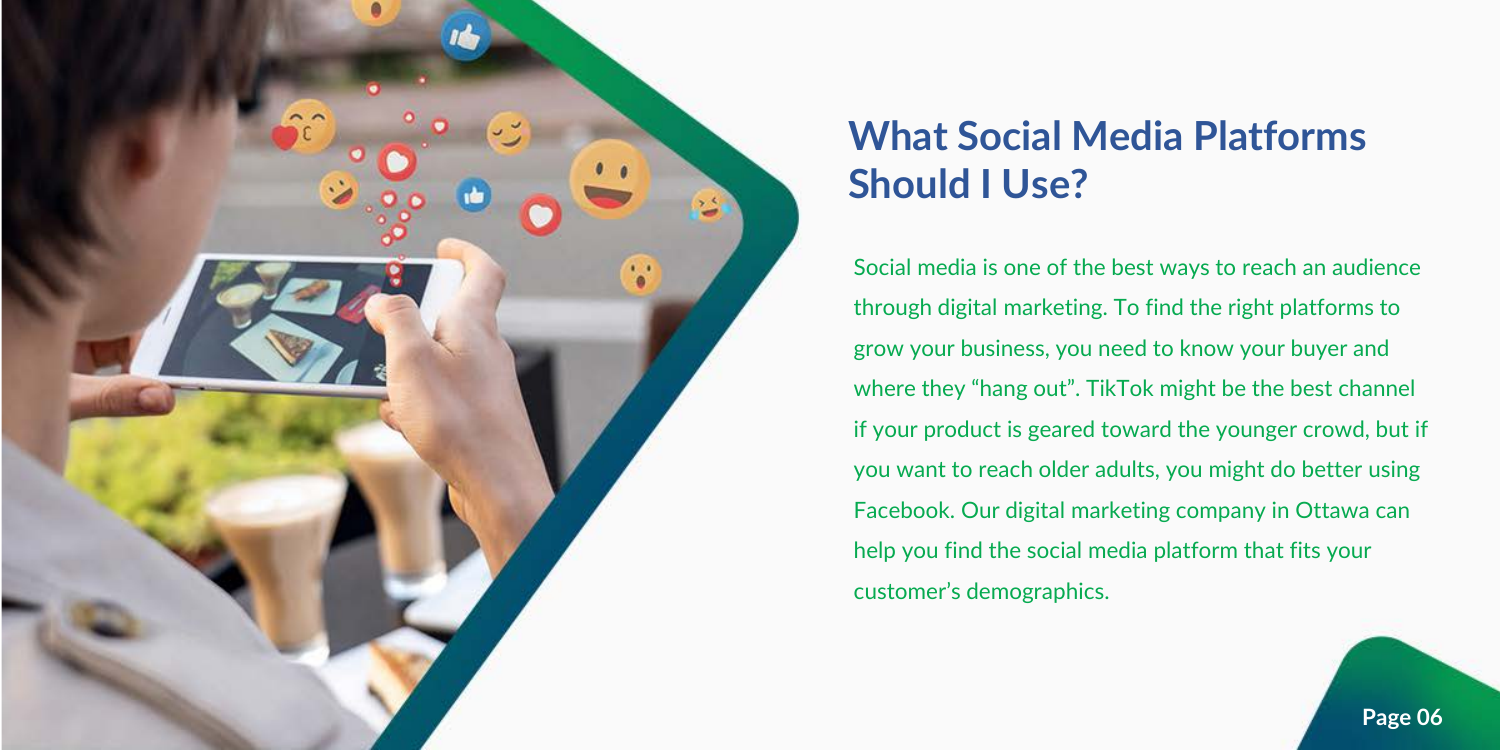#### <span id="page-6-0"></span>**What Is Inbound Marketing?**

Inbound marketing works to draw your customer into your website. With inbound marketing, you have the answer when someone comes looking for you. The opposite of inbound marketing is outbound marketing, which is sometimes called "interruption marketing." Outbound marketing is when you interrupt the flow of activity to get attention. Think about sales calls, TV ads, email spam and even trade show booths. Inbound marketing is contextual to the customer and doesn't disrupt their flow.

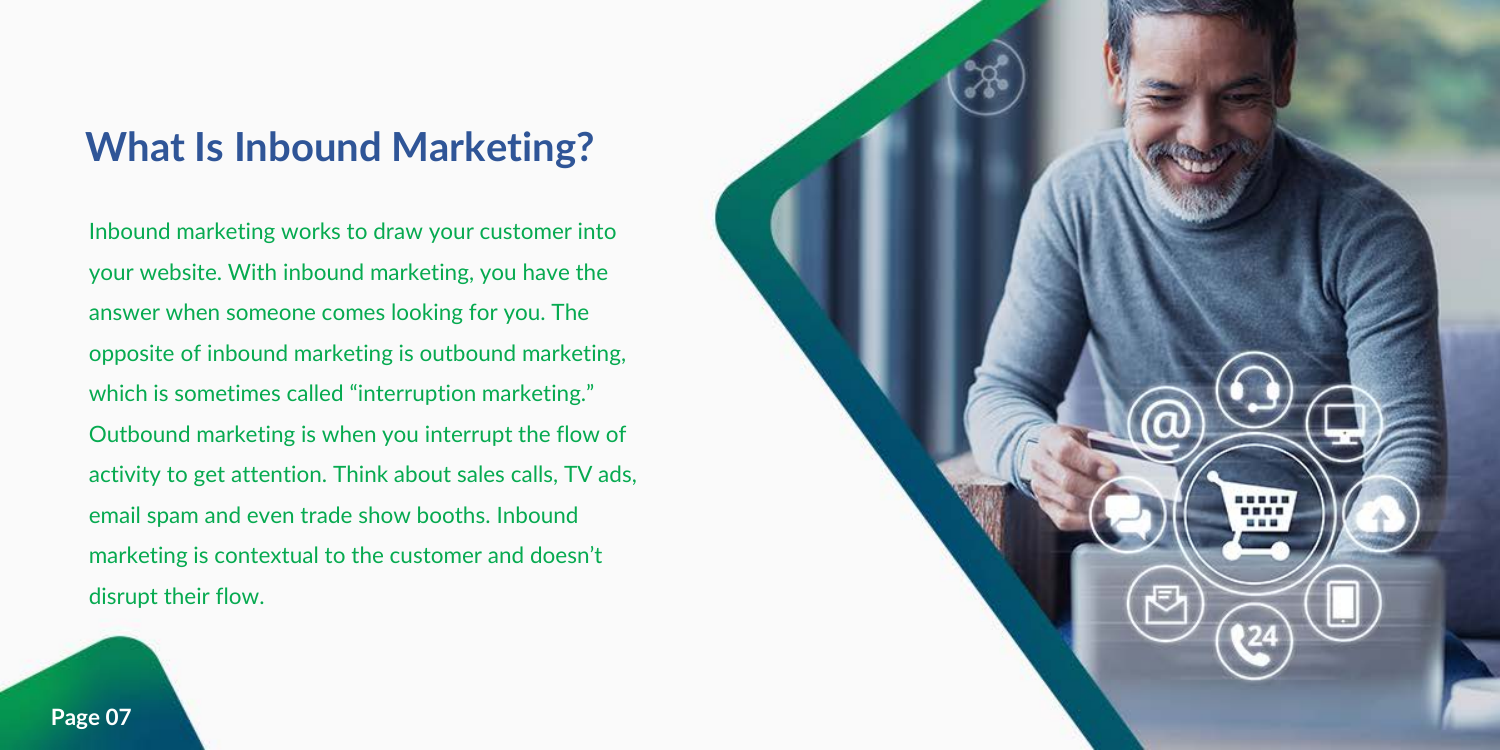<span id="page-7-0"></span>

## **Which Is Better – SEO Or Paid Advertising?**

Search engine optimization (SEO) targets organic search rather than paying for ads for direct traffic. SEO is about making sure your website ranks for search terms to reach the customer. Paid advertising targets customers by showing them ads. Neither one is better than the other on its own. It simply depends on your goals. Paid advertising has its place to gain customers, but without SEO, you won't hold your customer.

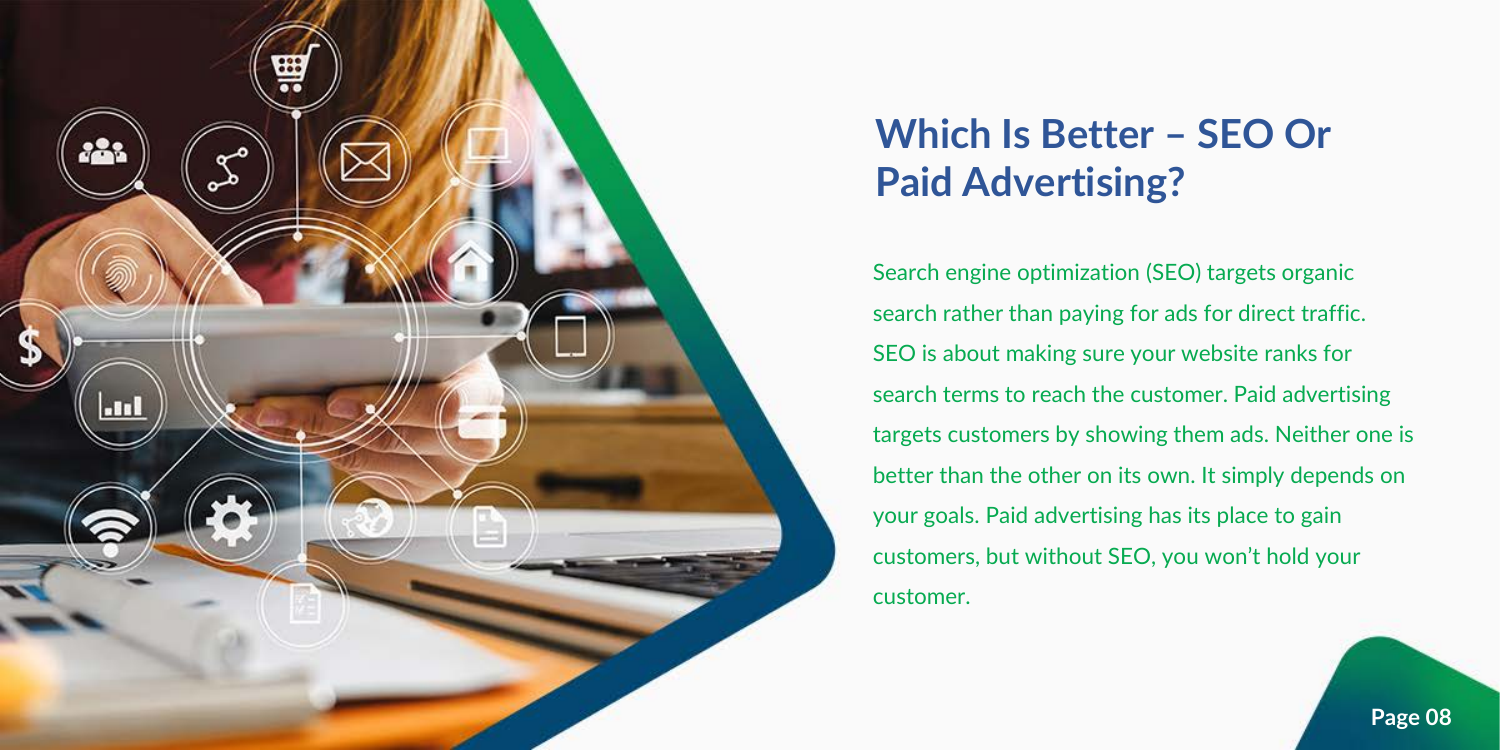#### <span id="page-8-0"></span>**Should I Have A Blog?**

A blog is one of the main platforms for content marketing. Although a blog can benefit your business, you do have to consider your entire digital marketing strategy before committing to a blog. A blog can drive traffic to your store and help you convert that traffic into customers. We often recommend blogs, but only if you plan to keep up with it and post content that supports your brand.



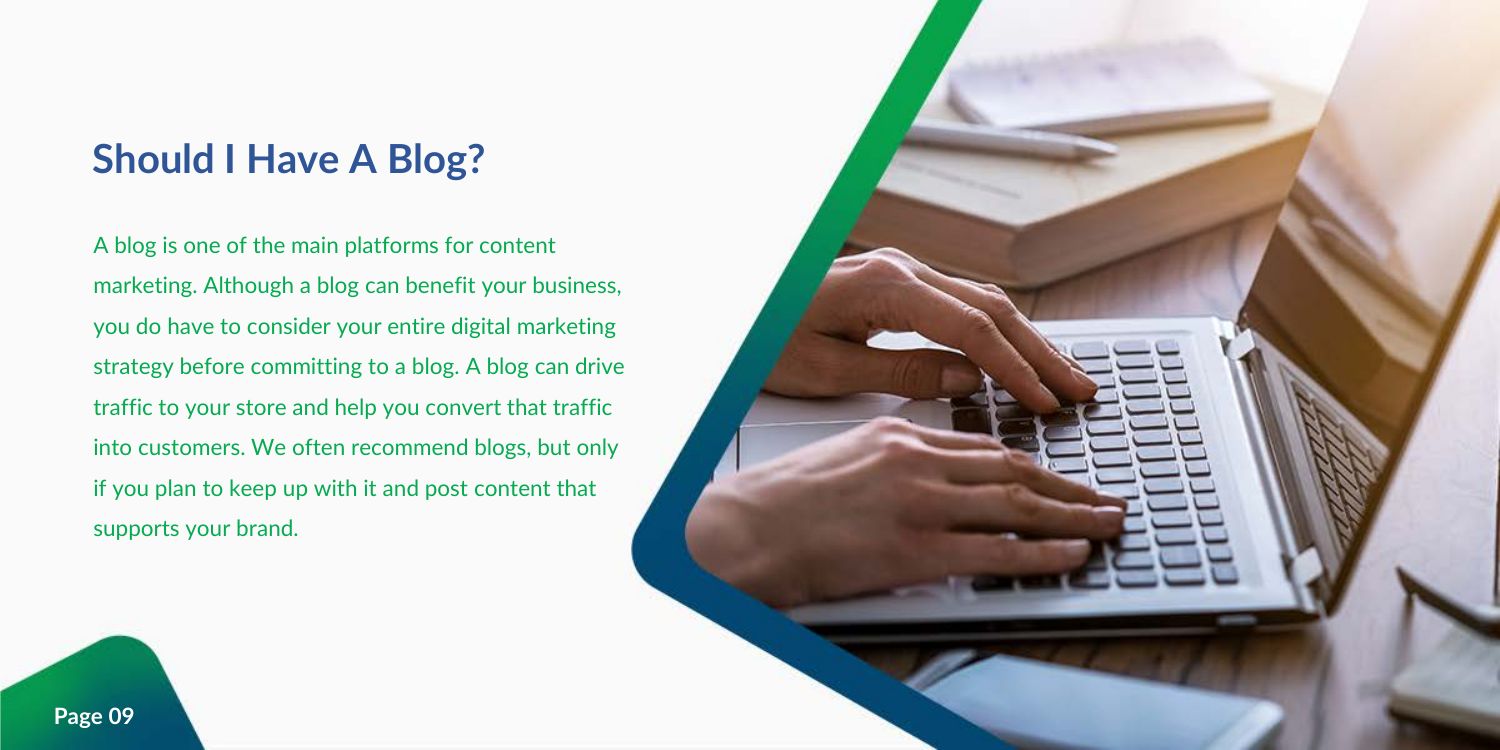<span id="page-9-0"></span>

## **Is Email Marketing Still Effective?**

Email marketing often gets a bad rap because it is misused by many, but it can be very effective when used correctly. Customers don't want too many emails, nor do they want to receive spam. We recommend building a customer email list by getting your audience to opt in. Gather data about your email list to segment it into different lists so you can target customers at different places in their buying journey.

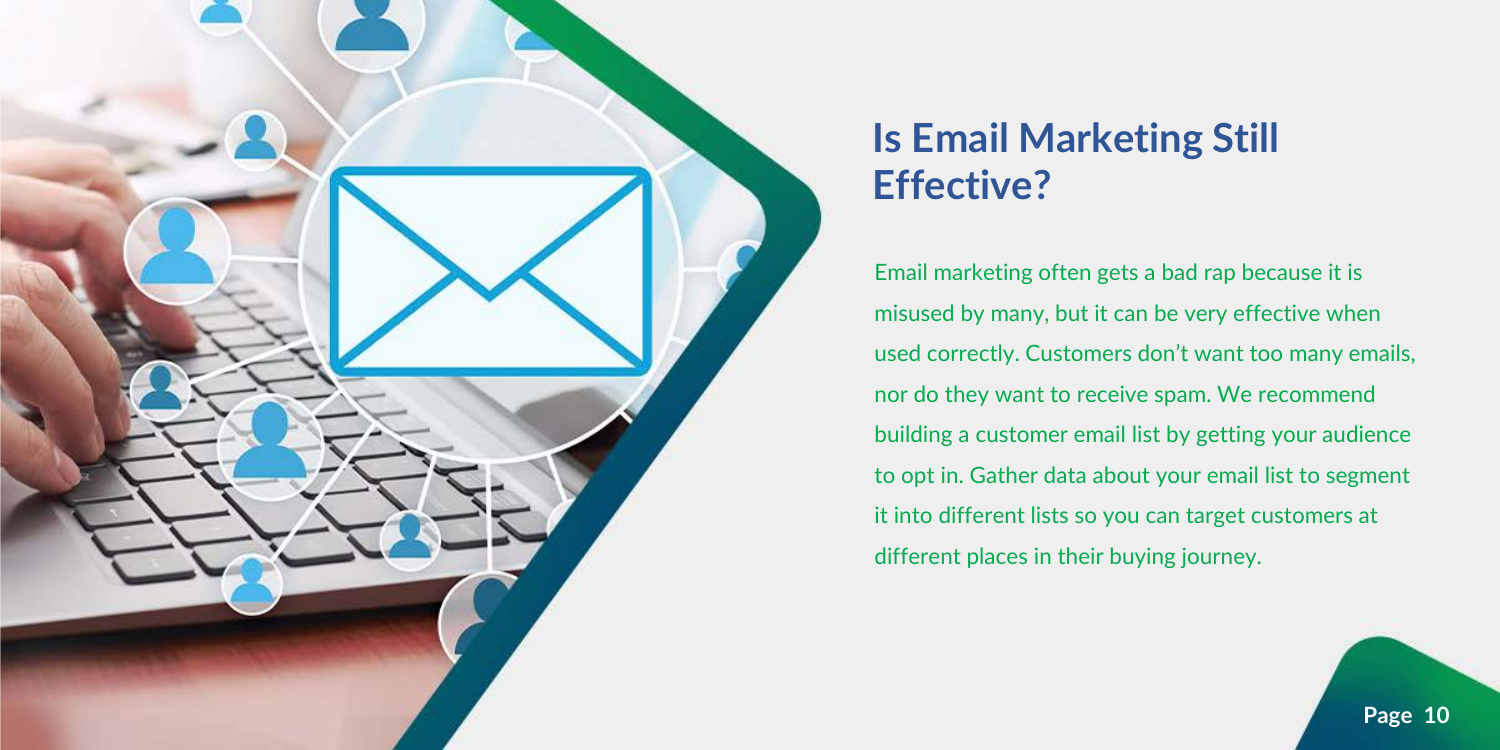Email works best when it's sent to an audience that is interested in your product or service. We do not recommend that you purchase an email list to send unsolicited emails. Grow your email list by making it easy for customers to give you their email address to stay in touch. Encourage new subscribers to get your email by making them an attractive offer online.



#### <span id="page-10-0"></span>**What Is The Best Way To Get An Email Subscriber List?**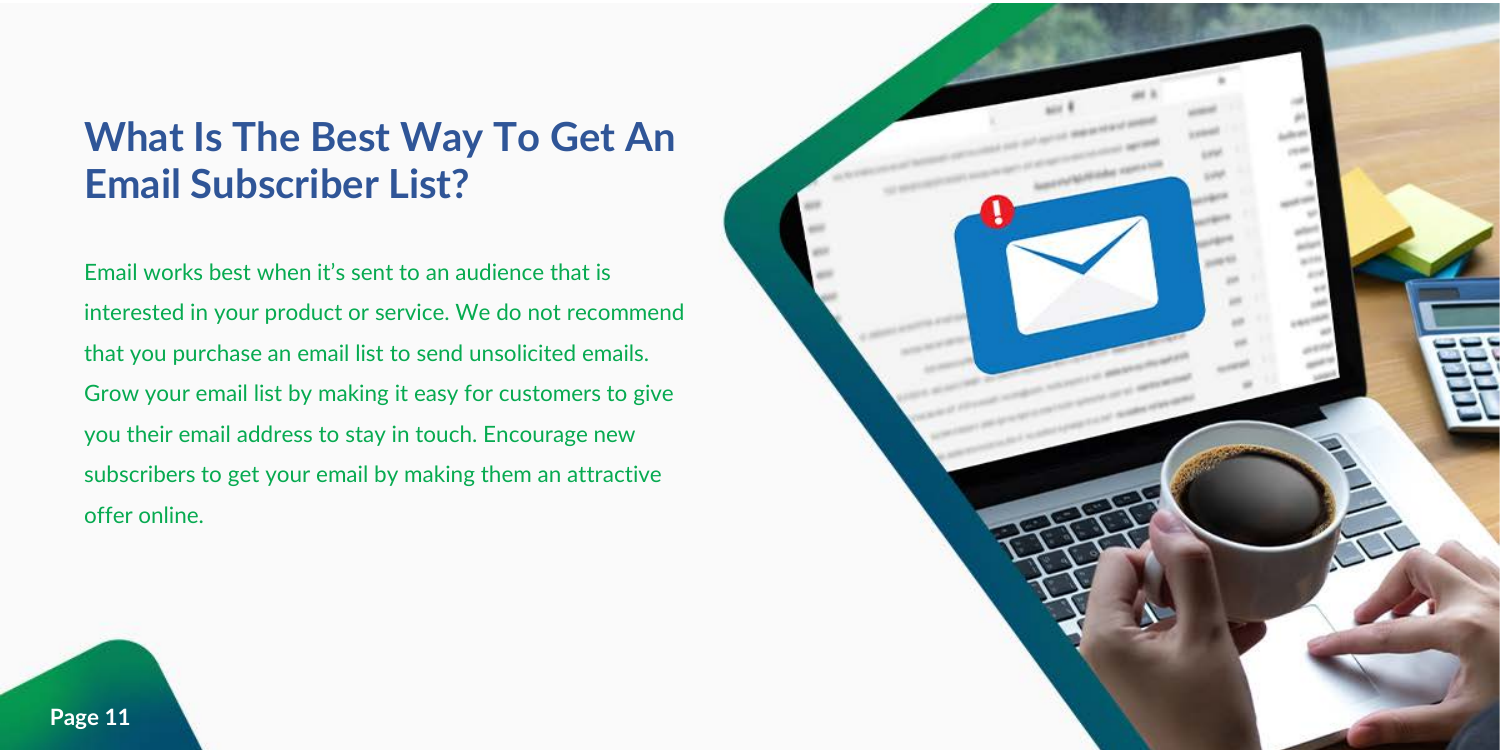## <span id="page-11-0"></span>**How Should I Get Started With Content Marketing?**

You may want to just jump into the online marketing pool by starting a blog and making social media posts, but we recommend a different starting point. With any kind of digital marketing, start with a strategy before you start buying ads or posting content on your blog and social channels. Think about what you want to achieve and how to accomplish that goal. Then build your marketing campaign around that goal.

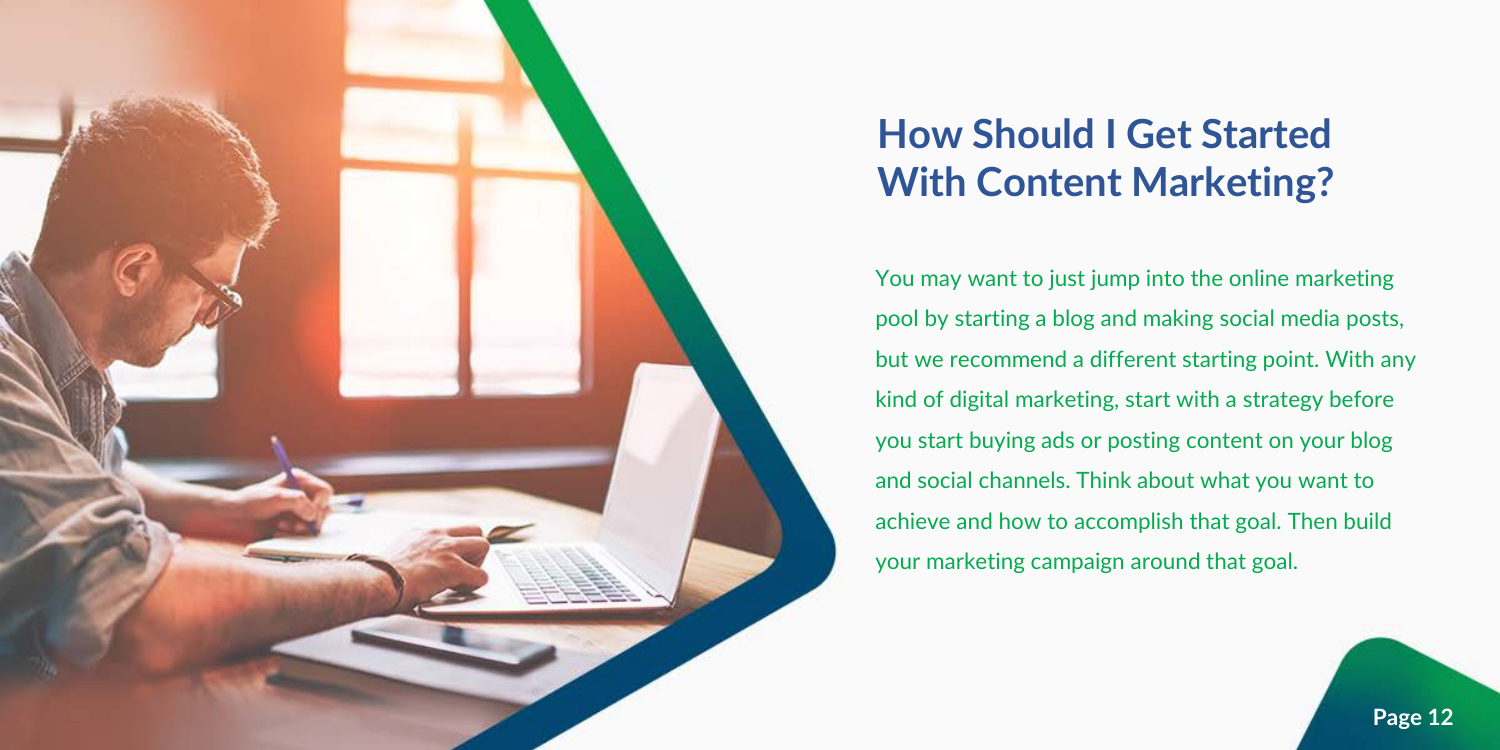#### <span id="page-12-0"></span>**How Do You Measure The Success Of Digital Marketing?**

With any type of marketing, you expect a return on investment. Digital marketing offers many ways to analyze your results, which can tell you how well you're doing. We look at Key Performance Indicators (KPIs) to monitor the success of a campaign. This can include website traffic, number of emails gained on your list, or even the amount of traffic by source. We measure success based on how well the goals were met, not by the numbers alone.

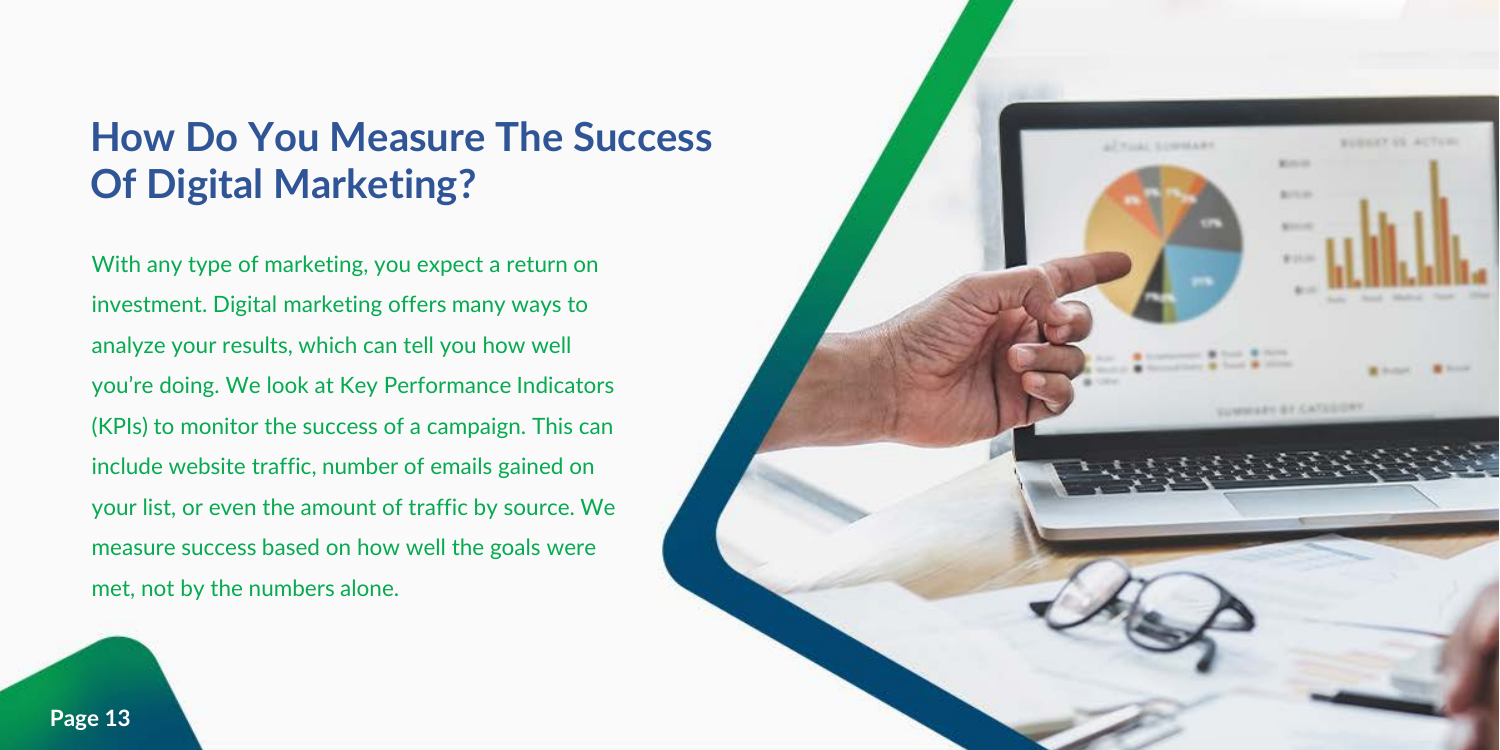<span id="page-13-0"></span>

## **Which Metrics Are The Most Important?**

SEO strategies need to be tailored to fit your goals and needs. If you aren't getting results from your content and search engine marketing, it could be from many different factors. Instead of giving up on SEO or thinking that it is too complex, improve your strategy with a robust content marketing plan. WSI eStrategies in Ottawa can help your business improve its digital marketing strategy. Contact us to get started.